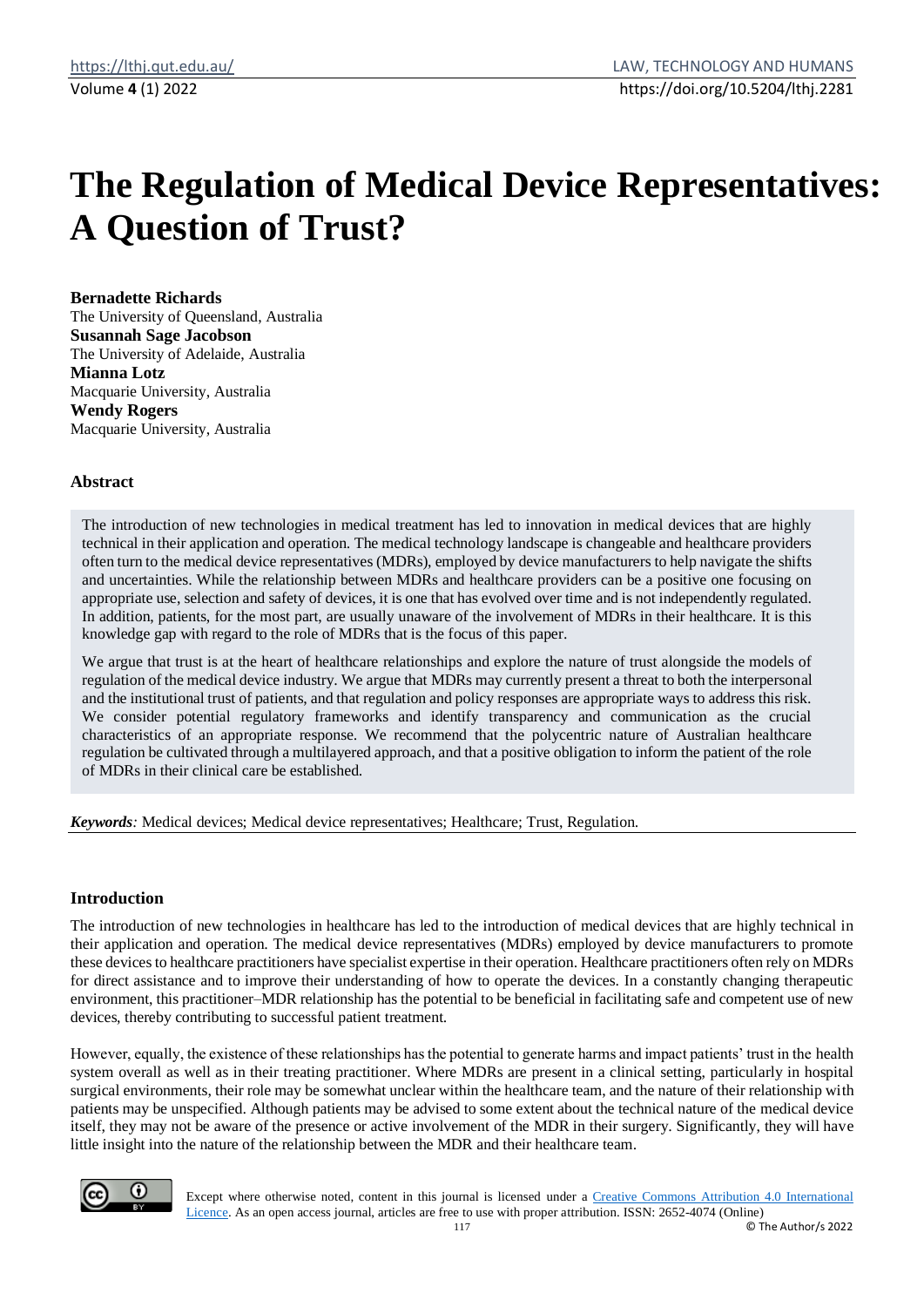In this article, we argue that the presence of MDRs—as currently managed in Australia—presents a threat to both the interpersonal and institutional trust of patients, and that regulation and policy are appropriate ways to respond to this threat. We draw on concepts of distributed interpersonal trust and trustworthy systems in health delivery to address these concerns about MDRs in clinical settings. Our approach is multifaceted and focuses on transparency about the role and actions of the MDR seeking to avoid potential harm to patients, practitioners and the health system itself, which may arise out of the existing opaque nature of the role of the MDR in surgery. Patients are more likely to trust a healthcare system involving the clinical presence of MDRs if they are duly informed and satisfied that there is appropriate external scrutiny and accountability of MDRs that go beyond their immediate relationship with the surgeon and healthcare team.

Importantly, we place our dialogue within the existing practice of MDRs entering the clinical space and advising healthcare professionals directly. We acknowledge that this arrangement is itself open to challenge, and there are alternate models in which health systems have decreased or eliminated their dependence on MDRs. In some cases, hospitals have shifted away from allowing doctors' preferences to drive the selection of devices and implants, as these are shaped by surgeons' training, comfort, and their relationships with MDRs rather than evidence. Evidence-based device formularies, which contain a limited number of implants and accompanying instrumentation kits for each type of surgery, are one potential alternative. In-house medical engineers, nurses and technicians can then develop the requisite in-house expertise to support safe, quality and efficient surgeries. However, these models are outside the scope of the present discussion, which focuses on addressing the existing pattern of MDR relationships and their impact on patient trust.

# **MDRs and Clinicians: A Potentially Troubled Relationship?**

The role of MDRs in the clinical environment has evolved incrementally over time and is not yet subject to any formal regulatory oversight. The role has developed into one governed by a complex mix of commercial, advisory and educational imperatives. For example, the relationship between surgeons and MDRs has been characterised as a 'symbiotic' one,<sup>1</sup> representing a merging of clinical and commercial imperatives. However, this may be to the detriment of all participants in the clinical relationship, including patients, healthcare providers and their institutions. The potential harm at stake is rarely of the traditional legally relevant type, which is usually readily identifiable and tangible (such as physical injury or financial loss). Rather, the harm is intangible and is best characterised in terms of reputational damage, breakdown of relationships and, ultimately, as we are arguing here, decline in both interpersonal and institutional trust. Specifying these harms is challenging, because quite often a patient will be given appropriate medical treatment, suffer no physical damage and perhaps be healthier than they previously were. MDRs are frequently, and perhaps increasingly, the sole source of knowledge about the safe and appropriate use of new technologies, and they serve as gatekeepers to expert communities, $2$  thus, potentially improving patient outcomes.

However, if details emerge of the existence of conflicts of interest concerning medical devices, or of a deliberate veiling of the nature of the MDR role or relationship, patient trust may suffer or be compromised. Similarly, the inclusion of an unknown non-clinical participant in the surgery, or knowledge that healthcare practitioners do not have the requisite expertise to perform their role independently of MDRs, may also affect patient trust. Patients undergoing surgical procedures are highly vulnerable: they are largely sedated and/or unconscious, without advocates in the form of family or other caregivers, and are at risk of complications such as infection in addition to other adverse events. The physical presence of an MDR, particularly without the patient's knowledge or consent, heightens this vulnerability. Given these features, our concern is that patients may lose trust and, in the future, become less willing to comply with medical advice, ultimately leading to more tangible harm.

The breach of trust may begin with a lack of information provided to patients regarding the role of the MDRs. Good medical practice requires effective communication with patients; this includes an overview of the clinical intervention, the individuals involved in that intervention, and the known risks and benefits. It also includes ensuring valid informed patient consent, which requires that patients have enough information to make a meaningful choice. However, the lack of transparency around the involvement of MDRs means that the patient is often unaware that 'salespeople working on commission are frequently present and sometimes even advise the clinical team during surgery.'<sup>3</sup> The prevalence of this practice also means that patients may not have a meaningful or viable alternative, including access to a second opinion if any alternative available surgeon likewise works closely with MDRs. If, after the treatment is concluded, the patient discovers that a sales representative was present without their knowledge or consent, and does not understand the risks or benefits of their involvement in the procedure, suspicion is likely to be aroused and the crucial relationship of trust between the clinician and patient will potentially be undermined. One

<sup>&</sup>lt;sup>1</sup> Gagliardi, " 'We Can't Get Along.' "

<sup>&</sup>lt;sup>2</sup> Nicolini, "The Changing Nature of Expertise."

<sup>3</sup> Farmer, "Sales Reps," para. 2.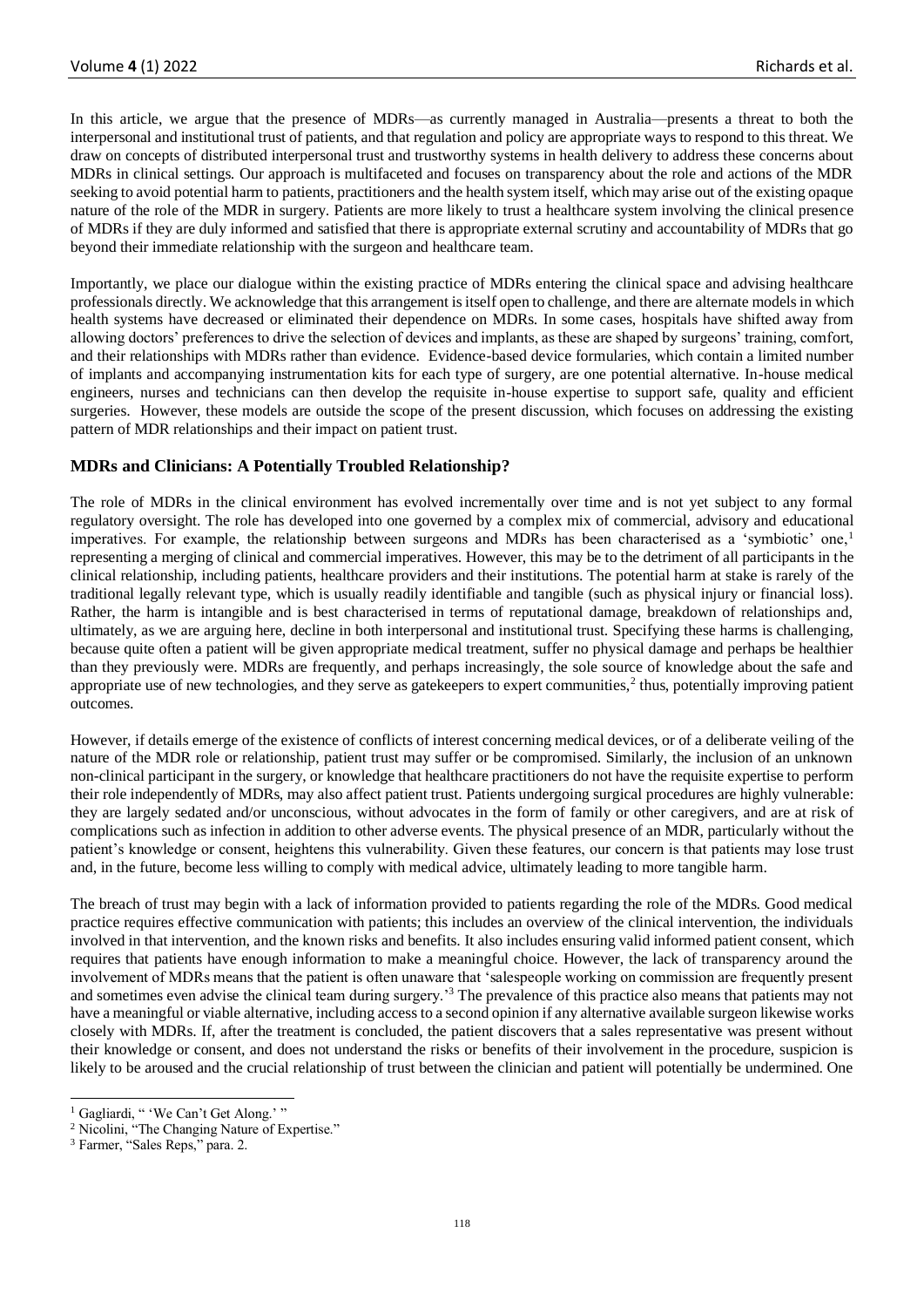such situation, in which a patient later found out about the presence of an MDR at her surgery, arose in relation to investigations into the now infamous urogynaecological<sup>4</sup> or transvaginal surgical mesh products. Allegedly, one of the claimants discovered that an MDR was present during her procedure. Investigative journalist Joanne McCarthy reported the story in *The Newcastle Herald*, in July 2017, and claimed that 'NSW Health is investigating how a male pelvic mesh company representative was in a private hospital operating theatre during a woman's intimate pelvic mesh surgery, without her knowledge or approval.'<sup>5</sup>

It is well beyond the scope of this paper to discuss in detail the issues raised by the mesh cases.<sup>6</sup> However, we note that the significant responses by both federal and state governments<sup>7</sup> did not pick up on this discrete point made by McCarthy regarding the patient's specific concern about the presence of MDRs in the surgical theatre without her knowledge or consent. Given the extensive harms to the affected women and the magnitude of associated regulatory failures, it is possible that this legitimate concern was overshadowed. Additionally, the case was complicated by the fact that the MDR in question was himself a qualified surgeon, who then became subject to disciplinary proceedings in relation to his professional conduct.<sup>8</sup> McCarthy noted that:

the hospital director of the Sydney Private Hospital has advised that medical representatives are permitted admittance to the operating theatre at the discretion of the theatre manager in consultation with the surgeon. They are present to provide technical advice to the surgeon.<sup>9</sup>

The underlying question raised by McCarthy regarding patients' rights to information about who will be present at their surgery remains open and warrants further scrutiny.

Distrust may be compounded by the existence of commercial incentives and the fact that MDRs frequently provide education and device support while also working in a sales capacity. This point is illustrated by the findings of an investigation conducted by the International Consortium of Investigative Journalists (ICIJ) and the Australian Broadcasting Commission (ABC).<sup>10</sup> This wideranging investigation had several different findings, the most relevant to the present discussion being that commercial interests influenced clinicians' choices of medical devices through a lucrative 'kickback' scheme associated with expensive devices. This scheme existed in a series of private health facilities, leading directly to inflation of insurance premiums, reduced quality of devices available in the public sector, and subsequently limited choice for those unable to afford private healthcare. The ensuing damning headlines focused on the commercial as opposed to clinical imperatives driving the choice of devices, with headlines such as 'Pacemaker "Sales Reps" Present at Heart Surgeries'<sup>11</sup> or 'Secret Pacemaker Payments Boosting Private Hospital Coffers but Costing the Health System,'<sup>12</sup> and 'Australia's Health Watchdog Accused of "Too Close" Relationship with Industry.'<sup>13</sup> While the claims in the media were challenged by both the device industry and private health sector, the harm was already done. Clinical decision-making was undermined and, in the eyes of the public, the relationship between industry and healthcare potentially compromised dedication to the 'best interests of the patient' in favour of commercial imperatives.

Both of these cases played out on the very public stage of journalistic enquiry. Our two examples show the issues are yet to be addressed as a question of law. Nevertheless, the presence and impact of MDRs have been identified as both concerning and newsworthy. The widespread reporting and public engagement with the issues raised resulted in significant reputational harm to the individuals and institutions involved. However, the harm extends beyond being merely reputational; it undermines the trust that is central to healthcare relationships. To understand the nature of this harm, we must engage with the nature of trust itself.

<sup>&</sup>lt;sup>4</sup> Term used by the Therapeutic Goods Administration; see generall[y https://www.tga.gov.au/hubs/transvaginal-mesh.](https://www.tga.gov.au/hubs/transvaginal-mesh)

<sup>5</sup> McCarthy, "NSW Health," para. 1.

<sup>6</sup> See discussion in Grieger, "Consumer Law"; see also commentary in *Gill v Ethicon Sàrl (No 5)* [2019] FCA 1905 on the challenges of balancing commercial and clinical interests. Significant patient harm arose out of 'a failure to adequately test the appropriateness of the material, appreciate the potential risks or actively engage with interests beyond the commercial.' Fortunately, these examples of widespread harm are rare and highlight systemic problems beyond the relationship between medical device representatives and doctors, but they do serve to demonstrate the significant risk posed by the merging of commercial and clinical imperatives.

<sup>&</sup>lt;sup>7</sup> At the Commonwealth level, the ongoing safety and clinical aspects of using transvaginal mesh products is reviewed by the Australian Commission on Safety and Quality in Health Care in response to the recommendations of the Senate Community Affairs References Committee's report, *The Number of Women in Australia Who Have Had Transvaginal Mesh Implants and Related Matters*; see [https://www.safetyandquality.gov.au/our-work/health-conditions-and-treatments/transvaginal-mesh.](https://www.safetyandquality.gov.au/our-work/health-conditions-and-treatments/transvaginal-mesh) For an example of state-level response, se[e https://www.bettersafercare.vic.gov.au/publications/transvaginal-mesh-the-victorian-response.](https://www.bettersafercare.vic.gov.au/publications/transvaginal-mesh-the-victorian-response)

<sup>&</sup>lt;sup>8</sup> The Surgeon was, in fact, struck off.

<sup>&</sup>lt;sup>9</sup> McCarthy, "NSW Health," para. 10.

<sup>&</sup>lt;sup>10</sup> International Consortium of Investigative Journalists, "Medical Devices Harm Patients Worldwide."

<sup>&</sup>lt;sup>11</sup> Scott, "Pacemaker 'Sales Reps.'"

<sup>&</sup>lt;sup>12</sup> Scott, "Secret Pacemaker Payments."

<sup>&</sup>lt;sup>13</sup> McCarthy, "Australia's Health Watchdog."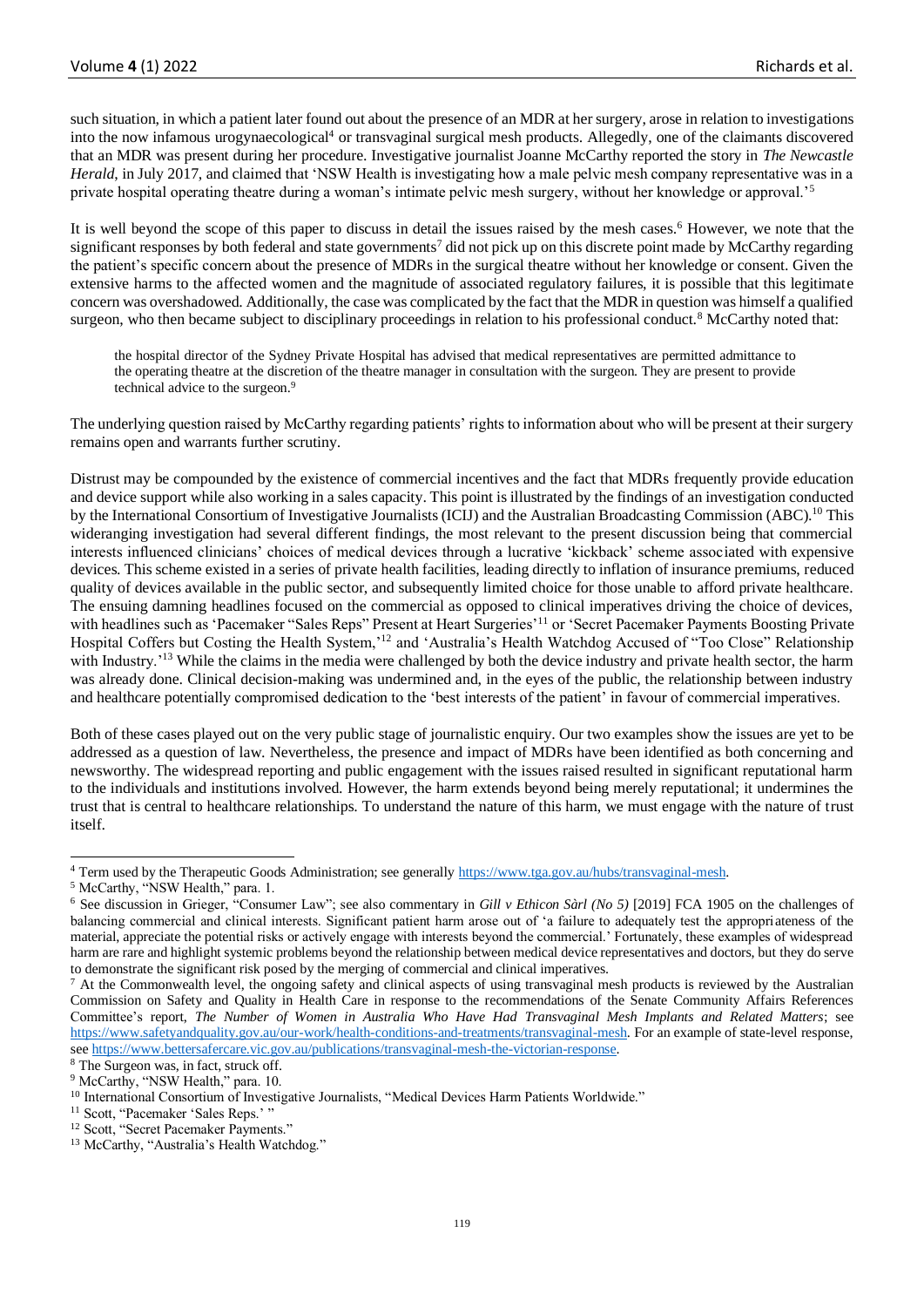## **The Nature and Objects of Trust**

In spite of its widely assumed self-evident meaning, the concept of trust is more difficult to define than might at first be apparent. In philosophical terms, it is a contested concept: there is no agreed theory of trust able to capture all of its salient aspects. Despite this complexity, there are points of convergence.<sup>14</sup> Interpersonal trust usually refers to a relationship between two people—for example, a patient (P) and a doctor (D) in which P trusts D to  $\Phi$ , where  $\Phi$  is a specific task.<sup>15</sup> This understanding corresponds to the conceptualisation referred to in the trust literature as a 'three-place' trust structure, and it is the most appropriate way in which to think of trust in the contexts relevant for us here.<sup>16</sup> The truster P must hold certain beliefs about the trustee D, such as that D is competent to perform the task and can be relied on by P to do so. These beliefs are the cognitive aspect of trust. As well as belief in the trustee's competence, trust also requires an affective aspect; the truster must hold certain optimistic attitudes towards the trustee, regarding the trustee's goodwill towards them. In healthcare, trustee goodwill is specified in terms of the patient's interests: to say that a patient trusts their doctor is to say that they trust that their doctor will act in their best interests. For some scholars, such as Pellegrino, $17$  trust is the defining feature of the doctor-patient relationship and, as such, valued in and for itself.

Other relevant features of trust include that trusting makes the truster vulnerable. In virtue of trusting them, the truster grants discretionary powers to the trustee. These discretionary powers are commonly linked to the possession of specialised knowledge or skills by the trustee, such as those held by skilled tradespersons or healthcare professionals. In trusting, the truster believes that the trustee will use those discretionary powers to help rather than harm; for example, the patient trusts that the pharmaceutical knowledge held by her physician will be used to heal rather than poison her. However, lacking the knowledge and/or skills to monitor or independently evaluate the trustee's actions, the truster cedes control and thereby makes herself vulnerable to the trustee. Patients seek healthcare because they lack the requisite knowledge and skills to manage all of their own healthcare needs. This epistemic imbalance—and its related vulnerability—may be exacerbated by any occurrent pain, suffering or anxiety associated with illness. In addition, seeking healthcare requires disclosure of health information that can be of a deeply private nature, disclosure of which may harm the patient.

There is a subform of interpersonal trust, which we can refer to as *distributed* trust. *Distributed* trust arises when a patient's interpersonal trust in their healthcare practitioner extends beyond the parameters of their immediate relationship to include other personnel with whom the healthcare practitioner is, in turn, in a trusting professional relationship—for example, a pathologist or radiologist. In some cases, patients will not have immediate interpersonal relationships with such healthcare workers. Yet, knowing of their role, and of their physician's trust in them, the patient's direct trust in their physician is extended or distributed to those further persons.

We propose that MDRs be conceived of as appropriate objects of distributed interpersonal trust. This will enable an account of the regulatory mechanisms needed for a trust-supportive model of medical device management in clinical settings.<sup>18</sup> In the surgical context, a patient has interpersonal trust in their healthcare professionals, including the surgeon and their assigned nurse. An MDR may be present in theatre to support that surgeon or nurse. The patient will not have any direct interpersonal relationship with the MDR, and likely will never meet them. As such, they have no direct relationship and no cognitive and affective trust in the MDR. Yet, perhaps having been informed of their presence and role during surgery, and trusting in the surgeon's or nurse's own interpersonal trust in the MDR's knowledge and competence, the patient can be said to have distributed their trust beyond their healthcare professionals to the MDR. However, under the existing model, a patient is rarely informed of the role or even presence of the MDR, and their presence is neither widely known of by the general public, in the way that the presence of theatre nurses is. In the absence of such knowledge, there is no foundation for distributed trust.

Just as trust offers benefits to the truster, it also exposes them to risks. If their trust is misplaced due to untrustworthiness of the trustee, things can go badly wrong. Breaches of trust in healthcare range from practitioner incompetence leading directly to harm to patients (e.g., the botched surgeries of Jayant Patel at the Bundaberg Hospital), <sup>19</sup> to favouring commercial rather than

<sup>&</sup>lt;sup>14</sup> McLeod, "Trust."

<sup>&</sup>lt;sup>15</sup> Interpersonal trust can be general (e.g., global trust in the thoughts and actions of a revered mentor) rather than linked to specific tasks, but it is the specific form of trust that is relevant in healthcare, so we focus on that here.

<sup>&</sup>lt;sup>16</sup> As D'Cruz points out, some theorists (such as Faulkner 2017 and Domenicucci and Holton 2017) deny that trust is always a three-place structure, since in some cases trust may be in a person qua person, rather than being task-limited (e.g., 'P trusts D' rather than 'P trusts D to '); see D'Cruz, "Trust and Distrust," 42.

<sup>&</sup>lt;sup>17</sup> Pellegrino, "Commodification."

<sup>&</sup>lt;sup>18</sup> This conceptual task will be the subject of future contributions to this field.

<sup>&</sup>lt;sup>19</sup> Davies, Commission of Inquiry.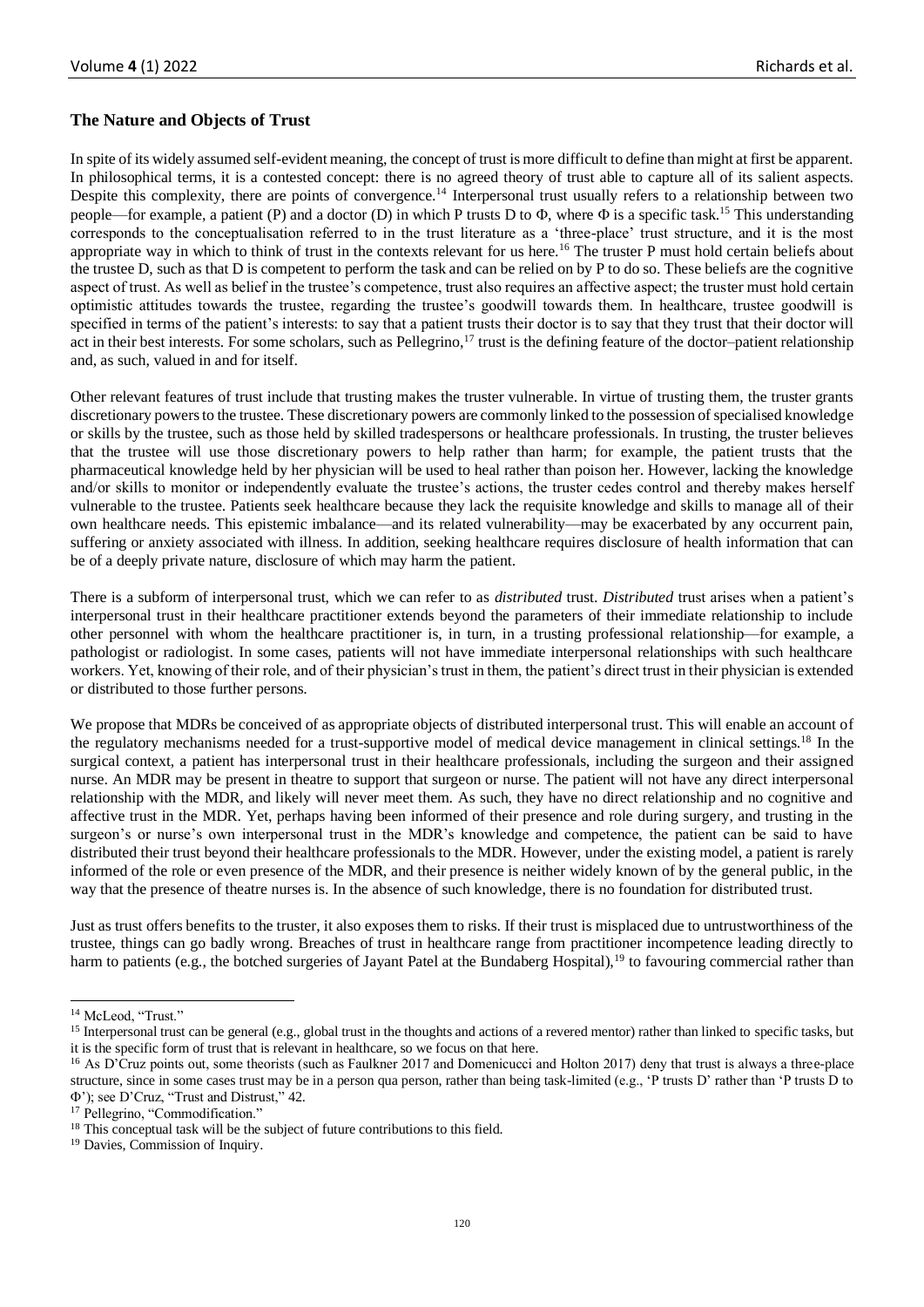patient interests (as uncovered by the ICIJ/ABC investigation into devices, discussed above), and to malign intent involving sexual and emotional abuse of patients. Thus, the stakes of trust are high for patients.

Importantly, trust is not just interpersonal or distributed: it also takes an institutional form. Institutional trust refers to beliefs and attitudes that an individual or community may hold in relation to a social institution, such as a healthcare system, or an individual institution like a particular hospital. In contrast to interpersonal trust, institutional trust is impersonal and nonspecific.<sup>20</sup> There is no single individual who represents the institution and to whom the trusters relate; rather, institutions comprise multiple individuals in diverse roles. Some of these roles (e.g., CEO) may be more relevant in generating trust in the institution than less visible roles such as administrative staff; nevertheless, institutional trust does not entail a one-to-one relationship between an individual and an institution, as there is with interpersonal trust. Institutional trust also differs from interpersonal trust in that it is non-specific. Institutions usually have multiple responsibilities and perform multiple tasks, making it difficult to pin down a specific task  $(\Phi)$  that the truster trusts the institution to perform. In such cases, whether or not a particular institution is seen to be trustworthy depends on factors including its norms and regulations, the legal and political context, its historical relations with particular communities, its financing, its policies and procedures, and its technical capabilities.<sup>21</sup>

In healthcare, several relevant institutions may be trusted (or not) by healthcare users. These include local facilities, such as particular hospitals, as well as the broader institutional context within which individual hospitals operate, such as district health services. In turn, these are governed by political structures such as health departments, which may themselves be objects of institutional trust or distrust. Additional potential objects of institutional trust are the systems that regulate healthcare professionals, including licensing bodies such as medical or nursing boards, which aim to ensure standards of competence. The interrelationships between trust in individual health professionals and in the institutions within which they practice have been characterised as a 'multidimensional web.<sup>22</sup> Within this web, trust of an institution may be the initial step for a patient in coming to trust an individual healthcare professional, but as that professional proves trustworthy (or not), this, in turn, bolsters the patient's trust (or distrust) in the institution.

In addition, the wider social context influences initial trust in institutions. For example, initial trust may be low in jurisdictions noted for corruption or corporate profit-seeking in healthcare, and higher where healthcare is publicly funded or perverse financial incentives minimised. Significantly, historical relations between institutions and communities can greatly affect institutional trust. If a truster identifies with a group that has been historically marginalised, underserved or harmed by the institution, they may not require direct experience with the institution to decide whether to trust that their interests would be well-served by the institution. As Meyer et al. note, there is little empirical research investigating the individual- and systemlevel relationships that affect trust; however, there is prima facie appeal in the notion of a web of trust in which trust of individuals and of institutions are understood as iterative and mutually interdependent. <sup>23</sup> If a patient distrusts a healthcare institution, they are unlikely to trust its employees until they can demonstrate their trustworthiness. In turn, if initial trust in a hospital is followed by untrustworthy behaviour of healthcare professionals within it, that initial trust is likely to decline, accompanied by distrust of its members. The converse is a virtuous cycle of initial trust in an institution that is reinforced and strengthened by trustworthy actions of its members, in turn, feeding back to increase trust in the institution.

The notion of institutional trust is relevant to, but does not capture, the distributed trust that a patient extends in cases involving MDRs (though institutional trust may also be in play). As discussed, distributed trust comes about through different mechanisms from those involved in institutional trust. It may be characterised as a form of 'behavioural' trust, rather than 'cognitive' or 'affective' interpersonal trust.<sup>24</sup> As Lahno notes, cognitive trust implies certain mental states in the truster, including expectations of the trustee's goodwill; affective trust involves and is based on emotional bonds between the truster and the trustee, and involves what Karen Jones refers to as 'an affective optimistic attitude.'<sup>25</sup> By contrast, behavioural trust does not imply either cognitive or affective trust bonds. In behavioural trust, we act in a trusting way in relation to certain others, without needing to have the affective bonds or full set of beliefs that usually attend cognitive and affective trust in specific persons.

While it will often be the case that the kind of attitude that a surgical patient has will be more appropriately characterised as institutional trust, we suggest that in some cases, institutional and distributed interpersonal trust can come apart. That is, it may

<sup>&</sup>lt;sup>20</sup> Nickel, "Trust in Medicine."

<sup>&</sup>lt;sup>21</sup> Nickel, "Trust in Medicine"; Rădoi, "Understanding Institutional Trust."

<sup>&</sup>lt;sup>22</sup> Meyer, "Trust in the Health System," 182.

<sup>&</sup>lt;sup>23</sup> Meyer, "Trust in the Health System."

<sup>&</sup>lt;sup>24</sup> Lahno, "Three Aspects of Interpersonal Trust," 32–38, cited in Potter, "Interpersonal Trust," 243–255.

<sup>&</sup>lt;sup>25</sup> Jones, "Trust as an Affective Attitude," cited in Potter, "Interpersonal Trust."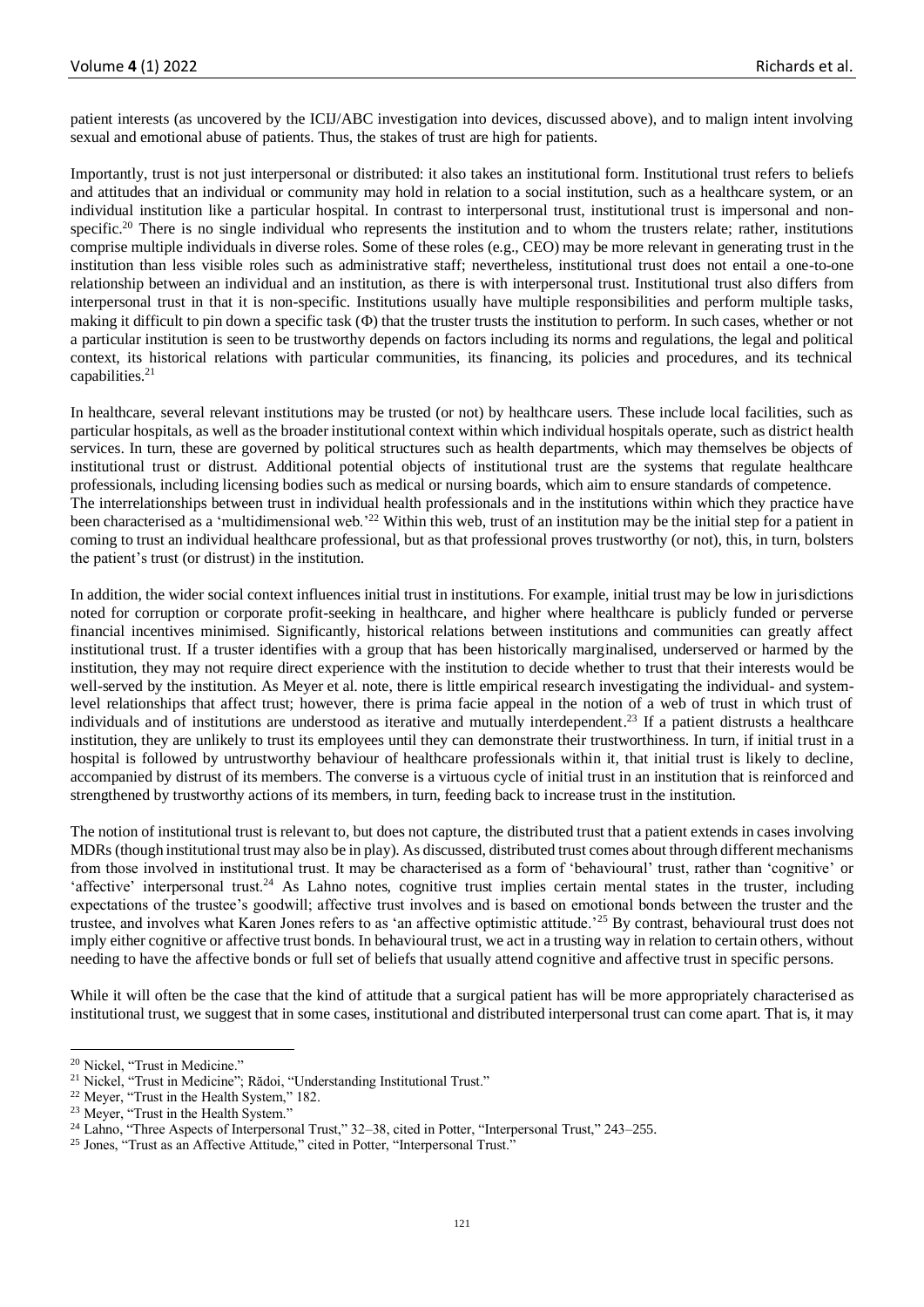be possible for a patient to have full interpersonal trust in their surgeon, for example, and distributed trust in the practitioner's selected MDR, in the absence of institutional trust. The key point is that where distributed trust arises, the trust is transferred or extended *via initial trust in the surgeon*, not via trust in the institution or regulatory framework. Where distributed trust is breached, an appropriate patient response addressed to their practitioner would be, 'But I trusted *you* to choose a trustworthy MDR to assist you!' rather than, 'But I trusted this hospital to authorise access to only trustworthy MDRs!'

### *MDRs and Potential Trust Breaches*

Having outlined the nature and objects of trust and its foundational role in healthcare, and argued that MDRs are plausibly objects of distributed interpersonal trust, we now briefly canvas the potential breaches to trust caused by the presence of MDRs in operating theatres. First, deception, relating to lack of information about, and lack of informed consent to, the presence of MDRs during surgery is a potential source of interpersonal and institutional distrust. The presence of MDRs during surgery is typical in certain specialties, including orthopaedics. In North American surveys of patients undergoing joint replacement, patients reported that they were not standardly informed about the presence of MDRs prior to surgery, just as patients are not usually told which specific scrub nurses and other theatre staff will be present.<sup>26</sup> But unlike hospital-employed theatre staff, who are licensed and regulated healthcare professionals, there are no standards governing MDRs and, in particular, there is no obligation on their part to prioritise the best interests of the patient. As patients usually remain unaware that an MDR was present during their operation, the impact on trust only becomes apparent in unusual circumstances, such as that of the patient in the mesh case mentioned above. However, the harms can extend beyond the individual patient involved, especially when, as was the situation in the examples outlined above, the role of the MDR is deemed to be 'newsworthy.' It is in the 'court of public opinion' that significant institutional harms can occur.

A second potential impact on patient trust arises in relation to competence. Patients trust that their surgeon, for example, will be competent to perform the operation in question, albeit with the usual supports of theatre and anaesthetic staff. Yet, the novelty and complexity of many surgical devices means that surgeons cannot always use these safely, and must rely on the MDR to be able to competently and efficiently perform the surgery.<sup>27</sup> Given the central role of competence in trusting, this is a significant potential breach. It is possible that some patients would see the MDR as a necessary technician, with no implications for their trust in the surgeon's competence. However, equally, knowing that their surgeon was guided in essential parts of the procedure by an MDR, and that the procedure could not be performed in the MDR's absence, could cause a patient to legitimately doubt their surgeon's competence and, hence, distrust both them as an individual and the relevant institutions, including licensing bodies.

The nature of the relationship between the practitioner and the MDR may threaten patient trust by creating a financial conflict of interest. MDRs derive their salaries from the medical device companies that employ them to generate sales. In turn, MDRs and their companies enter into complex webs of financial relationships with surgeons and other practitioners, including offers of incentives and rewards to surgeons who use their devices.<sup>28</sup> Such incentives may threaten the practitioner's commitment to the patient's best interests, resulting perhaps in the choice of a suboptimal device for a particular patient, just because it is supplied by the MDR. Here, distributed as well as individual trust may be breached, if the patient trusted that the MDR as well as the surgeon would be bound by their best interests. Conflicts of interest are exacerbated when the surgeon is involved in the device development and marketing themselves, as occurred with the DePuy metal on metal hips.<sup>29</sup>

In summary, trust is multilayered, complex and crucial in the successful provision of healthcare. In some circumstances, trust arises out of a direct relationship (such as the interpersonal trust between a doctor and patient); in others it is distributed to those trusted by the trustee. Of equal importance is institutional trust that rests on the reputation and conduct of healthcare institutions. The complex interplay of relationship, expectations and reliance that constitute trust has been characterised as a 'multidimensional web'<sup>30</sup> threading through the clinical environment. If this web is disturbed by the introduction of an unexpected entity or a failure to respect the truster (i.e., the patient), then the therapeutic relationship can be harmed along with broader institutional harms through loss of reputation. The introduction of a non-clinical person into the clinical environment and decision-making process may erode patients' trust and destabilise the foundations of the healthcare relationship, potentially

<sup>&</sup>lt;sup>26</sup> See, for example, Lieberman, "Financial Conflicts of Interest"; Camp, "Surgeons' Financial Conflicts of Interest"; Camp, "Financial Relationships"; Yi, "Financial Conflicts of Interest."

<sup>&</sup>lt;sup>27</sup> Fuchshuber, "Ensuring Safety"; Bedard, "Industry Representatives' Participation in Surgery."

<sup>28</sup> Hockenberry, "Orthopedic Device Makers."

<sup>29</sup> See Johnson, "Joint Issues."

<sup>&</sup>lt;sup>30</sup> Meyer, "Trust in the Health System," 182.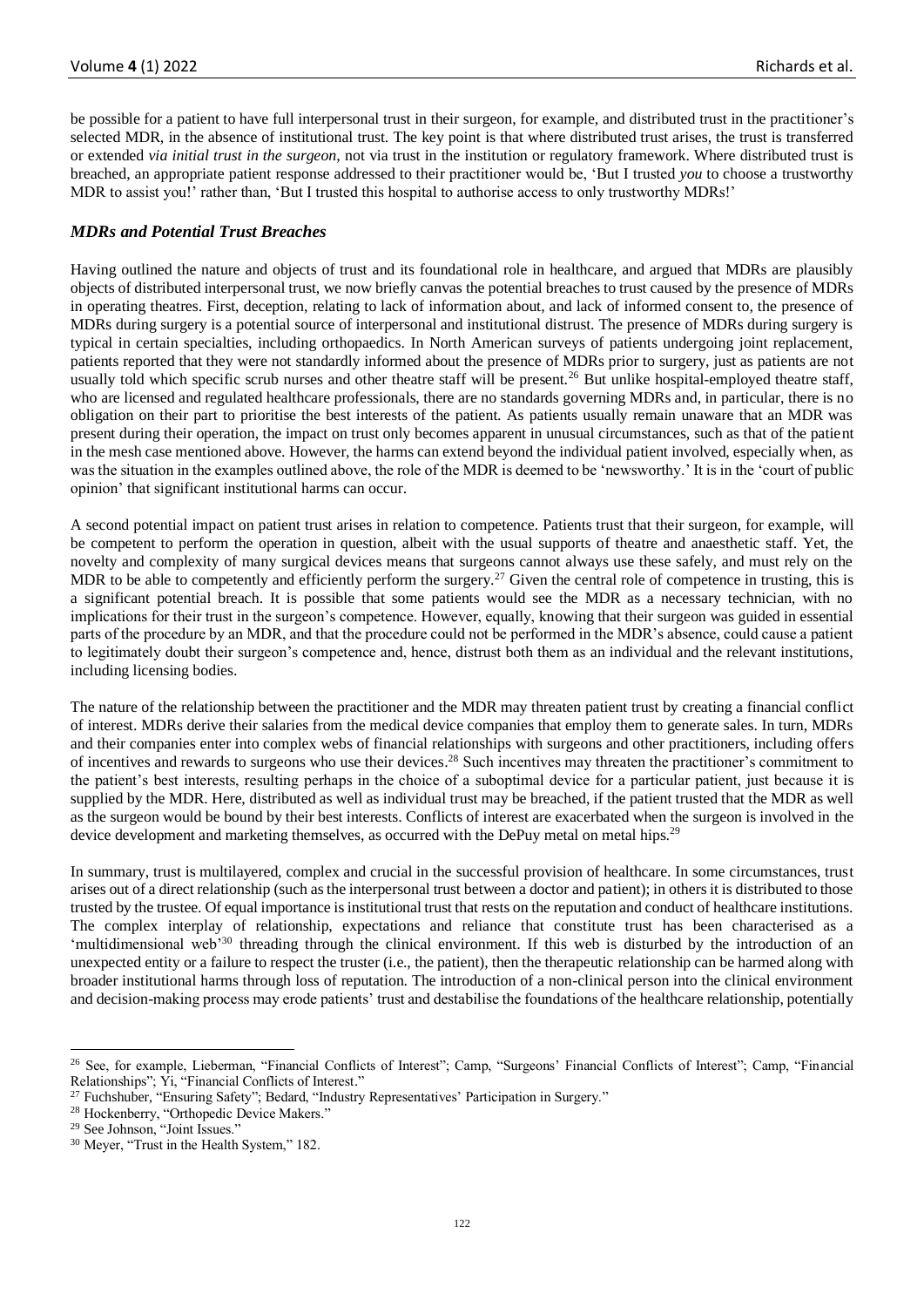leading to harm for patients, institutions and wider society. Thus, the erosion of trust can not only harm the individuals involved in the transaction, but also reflect negatively on the relevant professionals—as well as the clinician and the MDRs alike.

The question then arises as to how, in the context of MDRs in theatre, steps can be taken to ensure that this web is maintained and all participants are protected. It is here that we turn our attention to the regulatory environment and ask whether there is an appropriate or effective response at law. Once harm has occurred, the usual response is to seek some form of recompense, often by taking legal action. However, this traditional retrospective response may not provide a meaningful remedy where the relevant harm is best characterised as health system or society wide and intangible—two characteristics that can be attributed to a loss of trust. A more appropriate approach may be a prospective one, the crafting of appropriate guidelines, policies that are both transparent and clear. This 'soft' or 'grey' law approach would, potentially, support a trustworthy inclusion of MDRs in theatre. We do not intend to provide an in-depth legal analysis at this point; rather, we aim to briefly canvas some options and raise potential alternatives, considering whether the *ex ante* (prospective) or *ex poste* (retrospective) regulatory approach is the most appropriate.

# **The Current Regulatory Landscape**

As the role of MDRs in the clinical environment is not directly subject to any independent regulatory oversight, this discussion must, therefore, begin by considering the effects on MDRs of the broader context and features of healthcare regulation more generally. The healthcare sector is a highly regulated industry, subject to and governed by several laws and layers of legislative frameworks, which presents challenges when focusing on a specific, non-clinical participant such as the MDR.

The delivery of healthcare services and products in Australia is subject to both state and Commonwealth law and regulatory interventions.<sup>31</sup> Not only are there different layers of authority, but also there is a diverse mix of regulatory strategies in healthcare settings. Broadly speaking, the current approach is best characterised as 'responsive regulation,'<sup>32</sup> which encourages regulators to deploy a mix of strategies ranging from persuasion to enforcement. At the same time, there is often a preference in the healthcare sector for regulation strategies to be 'risk-based.' That is to say, the regulatory response should follow an analysis of the nature of harms and, in the light of this analysis, be proportionate and focused on identifying the best means of controlling risk.<sup>33</sup> Theories of both 'responsive regulation' and 'risk-based regulation' inform regulation in the health sector through a multifaceted system of 'polycentric' governance. A polycentric regulatory setting describes regulation involving a network of both government and private entities rather than a single dominant and authoritative regulator. There are significant strengths in this polycentric model in the healthcare environment, where multisector technical expertise may be required and values are shared across the regulatory network.<sup>34</sup> However, where we are considering an intangible harm such as decline in interpersonal, distributed or institutional trust related to the role of MDRs, the existing approach may fail to provide adequate protection for the patient.

Turning to the device industry more broadly, despite the absence of an independent regulator imposing controls on the MDRs, the industry itself sits within a multifaceted regulatory framework that includes some oversight of the roles and responsibilities of MDRs and accountabilities for their actions. Regarding the medical device industry, the principal actors are private industry regulators, both local and international.<sup>35</sup> These have been influential in identifying and managing the relevant risks to the industry through the development of industry standards.<sup>36</sup> The work of these organisations has explicitly recognised the

<sup>33</sup> Freiberg, Regulation in Australia, 458.

<sup>&</sup>lt;sup>31</sup> Under the Australian Constitution, the delivery of health services is designated as a state government function, and the federal government is involved mainly through funding arrangements. As a result, each of the state governments is responsible for the regulation of health services in public hospitals; in the community including by general practitioners, community nurses and other community-based health supports; and in screening and immunisation programs. The Commonwealth is primarily responsible for funding and oversight of Medicare, the Pharmaceutical Benefits Scheme, and the Therapeutic Goods Administration. There are also shared responsibility agreements, usually detailed in a national agreement by the Council of Australian Governments, such as the Australian Health Practitioner Regulation Agency. In addition to the jurisdictional responsibilities of government, a further complexity is that Australia operates both public and private health services as a mixed system. Private health services, including private hospitals, operate alongside and are integrated with the public health system, and are subject to private health insurance regulation.

<sup>&</sup>lt;sup>32</sup> See Ayres, Responsive Regulation; Sparrow, The Regulatory Craft; Grabosky, "Beyond Responsive Regulation."

<sup>34</sup> See Richards, Technology, Innovation and Healthcare, 28–44.

<sup>&</sup>lt;sup>35</sup> For example, the International Organization for Standardization is a non-governmental organisation whose membership is made up of elected representatives from national standards organisations in more than 130 countries. Its standards are developed by technical committees of experts from business and industry. Se[e https://www.iso.org/home.html.](https://www.iso.org/home.html)

<sup>36</sup> In Australia, ISO 13485:2016 has been formally recognised for the purposes of section 41DC of the *Therapeutic Goods Act 1989* (Cth) as a standard for the manufacturer of all kinds of medical devices that require a quality management system for conformity assessment. Quality management systems that comply with the standards specified in a Conformity Assessments Standards Order are treated as complying with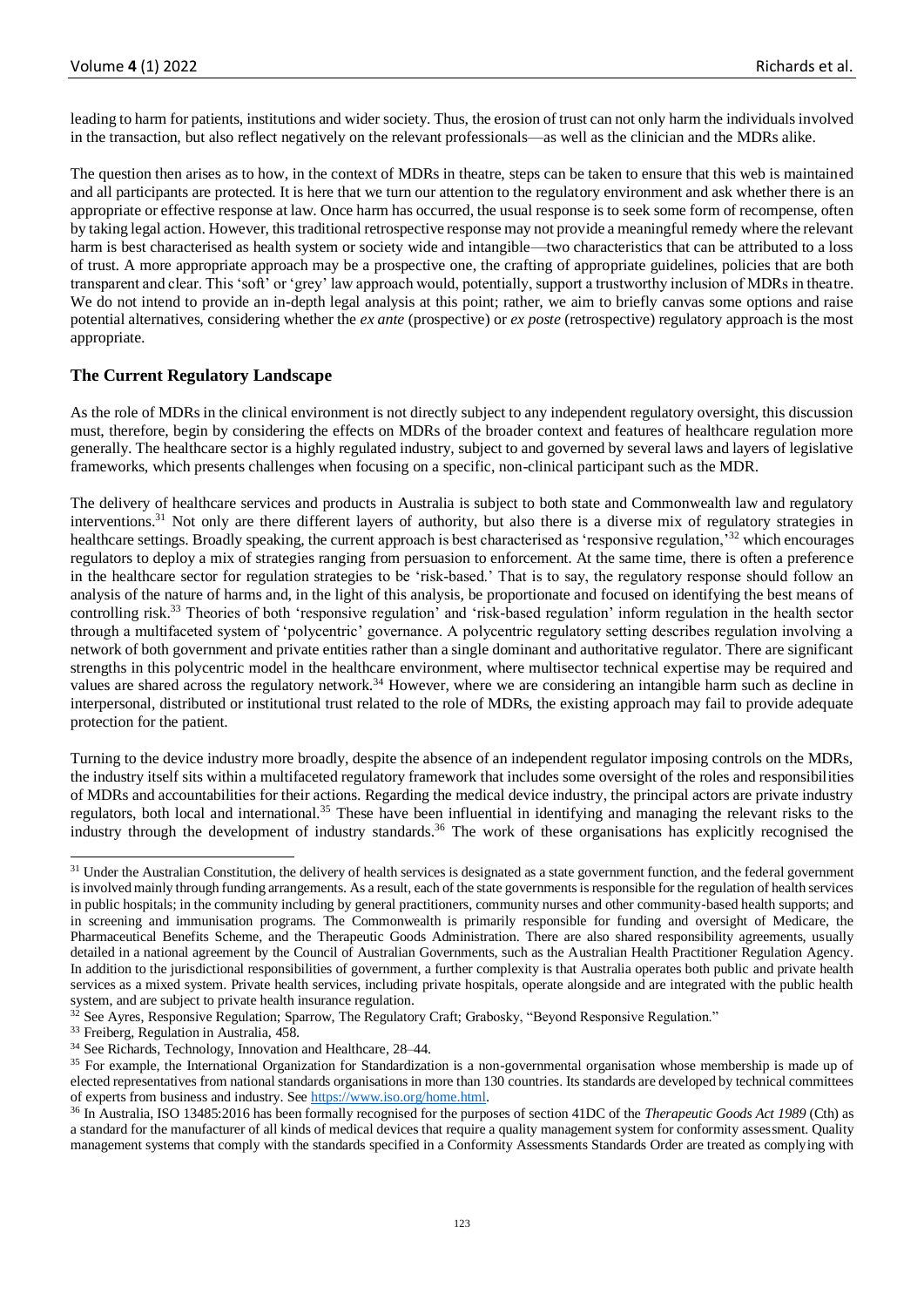potential growth activity of the medical device sector and acknowledges the requirement for the industry to adhere to coherent health sector regulation to ensure and maintain patient safety. Most importantly, they are best placed to manage the regulatory 'pacing problem,' which refers to clinicians keeping up with the industry. The pacing problem is constructed as a key driver for the presence of MDRs in clinical settings, as they bring up-to-date technical knowledge of the product into the clinicians' workplace.

In relation to individual medical device companies and MDRs in Australia, there is an established system of self-regulation<sup>37</sup> that is best characterised as a responsive model of regulation, through the professional body the Medical Technology Association of Australia (MTAA). The Medical Technology Industry Code (MTIC) was introduced in 2001 to formalise ethical business practices for member companies and promote socially responsible conduct by all companies in this industry sector. Its stated aims are:

to promote high standards of integrity across the [Medical Technology] Industry so that patients and Healthcare Professionals can have confidence in their dealings with the Industry and its products. The Code provides a framework and mechanisms for setting standards of behaviour, educating Companies in the agreed standards, monitoring Industry activities, and providing self-regulation and disciplinary functions.<sup>38</sup>

The MTIC sets out self-regulatory standards that are compulsory for members of the MTAA and that serve as a voluntary industry code for all medical technology companies. The Code is complemented and supplemented by a range of training and related programs to assist awareness of the ethical responsibilities of industry members. Interestingly, the Code explicitly states that MDRs may be present in clinical healthcare settings and work closely with surgeons in this context.<sup>39</sup>

The Code also acknowledges the wider regulatory framework for ensuring appropriate behaviour by industry,<sup>40</sup> and provides that where there is another therapeutic industry code that is more relevant in the circumstances or requires a higher standard of behaviour, then that code will apply. Despite acknowledging the potential presence of MDRs in operating theatres, as well as training and advising surgeons, the Code fails to provide any clarity regarding expected behaviours in theatre (e.g., the balance between selling and advising) and is silent regarding information to be provided to patients about their presence and role. This represents a significant gap in the current model, and it is here, in this gap, that trust can be eroded due to the potential for a perception of a lack of due care for, and/or respect of, individual patient interests.

## *Self-Regulation and Trust*

Self-regulation has been favoured within the responsive regulation model that applies to the technology and innovation sectors, due to the sector's need to be responsive to fast-developing products and technical change. While private standard-setting bodies may be criticised for being too industry focused, most modern standards are influenced and reviewed by a range of nonstate actors that have collective expertise in the risks (including social and ethical risks) posed by new technologies. The 'technical' committees of many standards organisations comprise multiple stakeholders, including representatives from government agencies, consumer groups, NGOs and academics. Private standard-setting bodies often have greater knowledge and expertise of industry practice and are, therefore, likely to be able to formulate more relevant and effective standards. Although voluntary, there is a strong incentive from within industry to comply with private standards. In addition, industry standards often have a trickle-down effect, as they may later be given formal legal status if incorporated into national regulatory regimes.<sup>41</sup>

Similarly, while traditionally criticised as putting the fox in charge of the henhouse, $42$  within a complex polycentric model the role of professional membership organisations and even of informal voluntary codes of conduct have proved highly effective

<sup>41</sup> Six, "Trust in Regulatory Regimes," 17.

the relevant parts of the conformity assessment procedures for quality management systems set out in the *Therapeutic Goods (Medical Devices) Regulation 2002* (Cth).

 $37$  For an overview of the definition of self-regulation, see Freiberg, Regulation in Australia, 108.

<sup>38</sup> Medical Technology Association of Australia. *Medical Technology Industry Code of Practice Edition 12*. Macquarie Park: MTAA, 2022

<sup>&</sup>lt;sup>39</sup> See Medical Technology Association of Australia, Code of Practice, art. 3.2.

<sup>&</sup>lt;sup>40</sup> Such as, for example, consumer complaints and/or consumer health bodies, advocacy organisations, healthcare professionals or their professional colleges, government health agencies, or hospital administrators. Many individual companies in the medical technology industry, particularly those with international reach, have their own internal guidelines and codes.

 $42$  Arguably, self-regulation by private industry where there may be perceived financial conflict of interest may not be readily identified as a strong regulatory measure to build or repair public trust in the healthcare context. There are notable exceptions to this assumption in the financial and telecommunications industry ombudsmen in Australia, which are both private industry self-regulators that have achieved a high degree of public trust in their regulatory functions.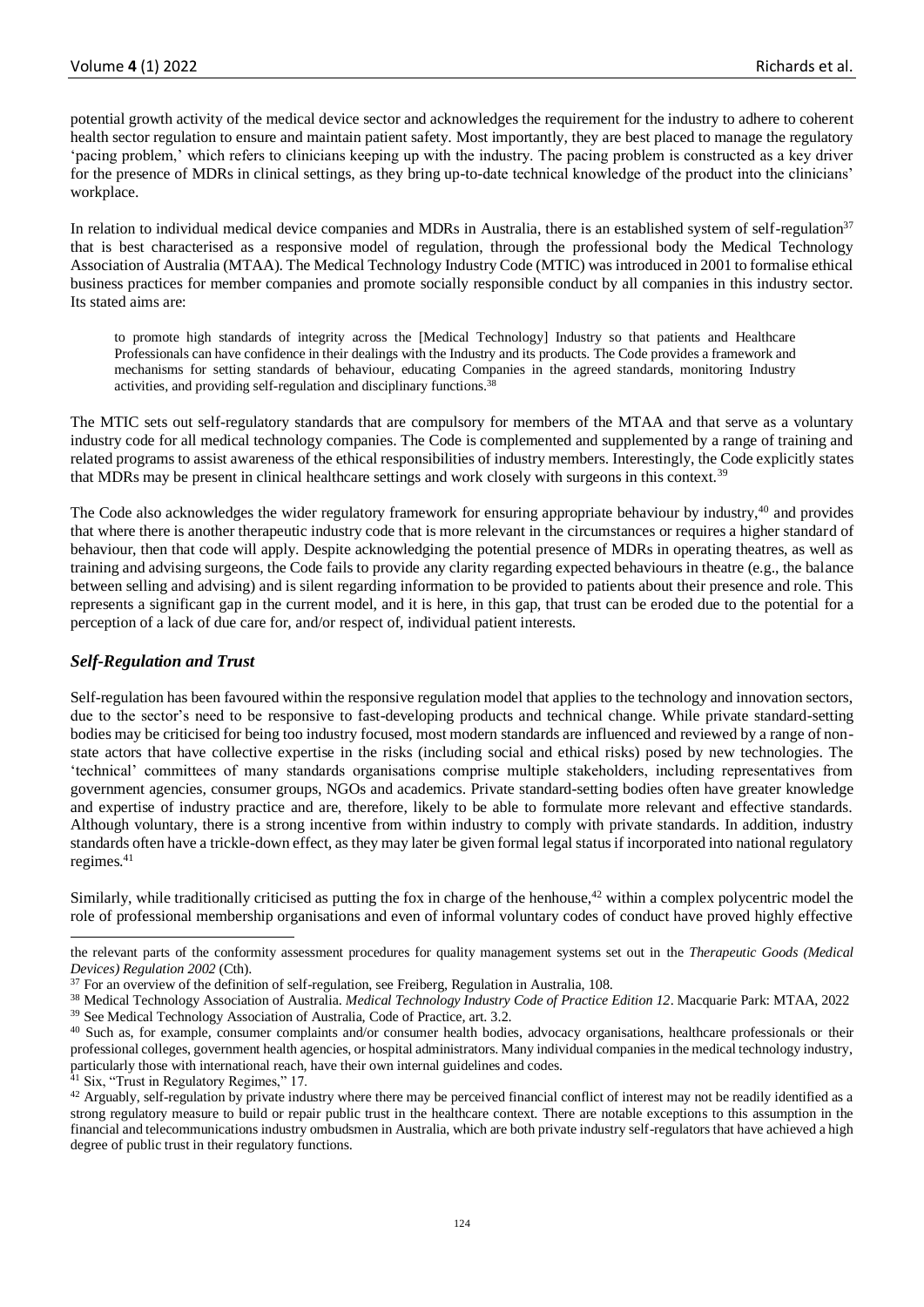regulation tools over time in technical industries, like medical devices. Like private standards, these codes may be amended relatively quickly to reflect developments in research and development of new technology. The more established codes may also have multiple purposes and can, among other things, establish risk-management frameworks, generate and gather data, and facilitate information exchange, all of which assists regulators with the 'pacing problem.' Self-regulation within a responsive regulation model is, therefore, an important part of the regulatory enterprise in relation to MDRs and managing risk. Building and maintaining trust is also a key regulatory aim of 'responsive regulation.' The theory posits that ideally 'regulatory agencies devolve responsibility for social control to agents who are in day-to-day relationships of interdependency with those whom they regulate.<sup>343</sup> Braithwaite and Makkai recommend 'a dynamic regulatory strategy of dialogue and trust as a first choice followed by escalation to more punitive regulation when trust is abused.'<sup>44</sup> However, in this model, trust and cooperation and/or compliance are closely linked, and punitive strategies are not measures that may be used to build or repair trust.

## *Regulatory Processes and Building Trust: Potential Solutions*

Regulatory scholars Six and Van Ees have built on the responsive regulation model to propose regulatory processes of trust building and repair at individual and organisational levels. They emphasise:

the importance of looking at the micro-level process so as to understand the mechanisms for successful trust building in regulatory relations and also how the dynamics of distrust work and can be remedied. Trust building processes are more successful if expectations are explicitly shared and needs and interests are exchanged and acknowledged.<sup>4</sup>

Identifying 'micro-level processes' and relationships requires identifying and acknowledging the different types of trust involved in the MDR context (interpersonal, between patient and surgeon and between surgeon and MDR; distributed, between patient and MDR; institutional, between patient and institution, surgeon and institution, MDR and institution, and public and institution). The process of identifying these trust relationships draws all partners—that is, health professionals, healthcare institutions and patients—into the regulatory aim of building trust.

Six and Van Ees recommend two broad 'clusters' of recommendations for developing processes to build trust in regulation, the first of which is to focus on transparency to all partners. They note 'when trouble occurs, it is important that [all regulatory actors] have the interpersonal and communicative competencies to address the trouble in a nonthreatening inquisitive way, so that the trouble may more likely be resolved.'<sup>46</sup> Second, they state that because 'trouble events' are (almost) inevitable in regulatory relations, it is important that relations between organisations are maintained at different levels and that within each organisation there is good internal, vertical communication about the developments in the relationship. This is so that 'when trouble occurs at the operational level and immediate resolution is not possible, then it may be resolved at a higher management  $level.^{47}$ 

Regarding the regulation of MDRs, this approach suggests regulation should be focused on analysing and supporting the key relationships between MDRs, health professionals, healthcare institutions and patients to promote transparency and communication at all levels. Informing patients about the role of MDRs (and specifying who should do this) is particularly critical, given the current lack of awareness of and opacity surrounding their direct and indirect involvement in patient care. Basic measures such as ensuring the MTAA Code provides greater clarity about MDRs' responsibilities to patients and that hospital policies are transparent and explicit about their protocols for the presence of MDRs in clinical contexts are examples of this approach. Broadly speaking, these recommendations may be located within the regulatory theory of 'informational regulation,' which has been the most dominant form of regulatory method in the past 10 years internationally.<sup>48</sup>

In the context of the regulation of MDRs, this method of regulation would also target the generation and dissemination of information about their activities and promote transparency between MDRs, health professionals, healthcare institutions and patients.

<sup>43</sup> Freiberg, Regulation in Australia, 56.

<sup>44</sup> Braithwaite, "Trust and Compliance," 1. However, they do also underplay the importance of processes of trust building and repair in this model.

<sup>45</sup> Six, "When the Going Gets Tough," 75; see also Six, "Trust in Regulatory Regimes," 16.

<sup>46</sup> Six, "When the Going Gets Tough," 67.

<sup>47</sup> Six, "When the Going Gets Tough," 68.

<sup>48</sup> See Freiberg, Regulation in Australia, 331–361.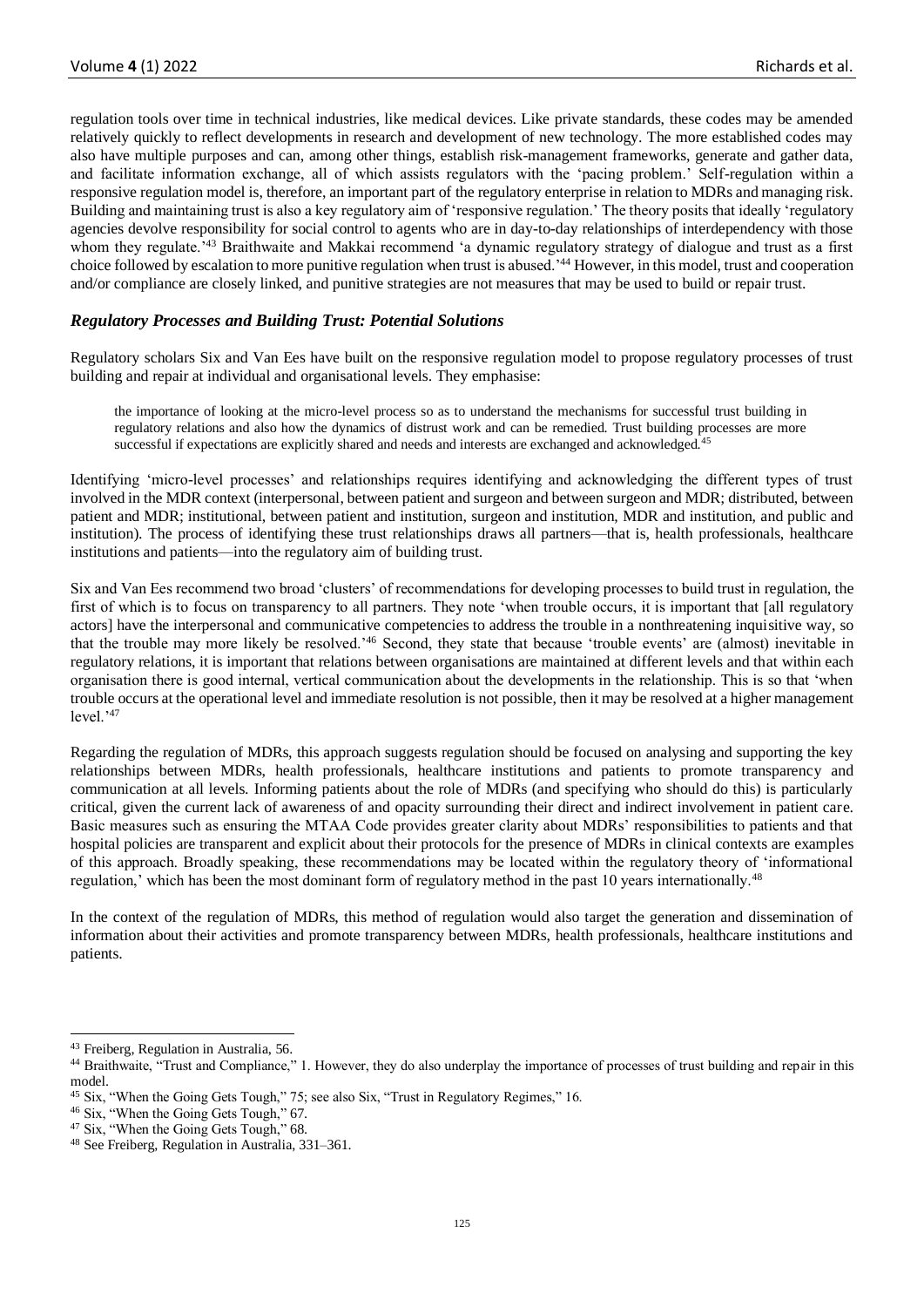## **Conclusion**

We have explained that transparency and communication are crucial to the establishment and maintenance of trust in healthcare. The responsive regulation approach to healthcare continues to support the application of appropriate multilayered and diverse regulatory tools. As we have seen, the existing regulation of healthcare is complex and multifaceted (or polycentric) including traditional regulatory instruments (legislation), broad industry-based codes of conduct and, in some circumstances, local policy directives and guidelines. However, despite all these measures, the activities of MDRs in clinical environments remain largely unregulated. We have argued that it is this gap that threatens patients' individual, distributed and institutional trust in the healthcare system. We have also explained that this gap is not, however, impossible to fill.

We have argued that self-regulation of MDRs plays a significant role in a responsive regulatory model in healthcare. We have also noted that trust in healthcare relationships can be harmed through a lack of information, and that retaining and building trust requires open communication. The response to the concern about the trust relationship between MDRs and patients does not involve a significant cultural shift beyond that of moving from one of silence to one of transparency. The current model of health regulation and professionalism of healthcare providers includes a positive obligation for communication, where a similar obligation can be placed within the existing codes, guidelines and policies in relation to the activities of MDRs. In particular, industry codes can be amended to include an expectation of disclosure of the presence and role of MDRs in surgery. Local healthcare policies can reflect this positive obligation and only permit the inclusion of identified and potentially approved MDRs. A holistic approach grounded in principles of open disclosure is consistent with broader health regulation and would respect the patient, uphold standards of professional integrity and foster a stronger relationship of trust in healthcare.

#### **Acknowledgements**

The authors acknowledge the contributions of Dr Quinn Grundy, the research team and the support from project: Australian Research Council Discovery Grant, 'Support or Sales? Medical Device Representatives in Australian Hospitals', DP200100883.

## **Bibliography**

- Ayres, Ian and John Braithwaite. *Responsive Regulation: Transcending the Deregulation Debate*. New York: Oxford University Press, 1992.
- Bedard, Jeffrey, Crystal Dea Moore and Wayne Shelton. "A Survey of Healthcare Industry Representatives' Participation in Surgery: Some New Ethical Concerns." *Journal of Clinical Ethics* 25, no 3 (2014): 238–244.
- Braithwaite, John and Toni Makkai. "Trust and Compliance." *Policing and Society* 4, no 1 (1994): 1–12. <https://doi.org/10.1080/10439463.1994.9964679>
- Camp, Mark Wickus, Allan E. Gross and Martin F. McKneally. "Patient Views on Financial Relationships between Surgeons and Surgical Device Manufacturers." *Canadian Journal of Surgery* 58, no 5 (2015): 323–329. <https://doi.org/10.1503/cjs.000815>
- Camp, Mark Wickus, David A. Mattingly, Allan E. Gross, Markku T. Nousiainen, Benjamin A. Alman and Martin F. McKneally. "Patients' Views on Surgeons' Financial Conflicts of Interest." *Journal of Bone and Joint Surgery* 95, no 2 (2013): 1–8[. https://doi.org/10.2106/JBJS.L.00270](https://doi.org/10.2106/JBJS.L.00270)
- Commercial Imperatives Driving Clinical Decision-Making?" *Journal of Medical Ethics* 44, no 9 (2018): 589–592. <https://doi.org/10.1136/medethics-2018-104804>
- Davies, Geoffrey. *Queensland Public Hospitals Commission of Inquiry* (Queensland Public Hospital Committee of Inquiry, November 2005).
- D'Cruz, Jason. "Trust and Distrust." In *The Routledge Handbook of Trust and Philosophy*, edited by Judith Simon, 41–51. New York: Routledge, 2020.<https://doi.org/10.4324/9781315542294>
- Farmer, Blake. "Sales Reps May be Wearing out their Welcome in the Operating Room." *Kaiser Health News*, November 30, 2018[. https://www.healthleadersmedia.com/strategy/sales-reps-may-be-wearing-out-their-welcome-operating-room](https://www.healthleadersmedia.com/strategy/sales-reps-may-be-wearing-out-their-welcome-operating-room)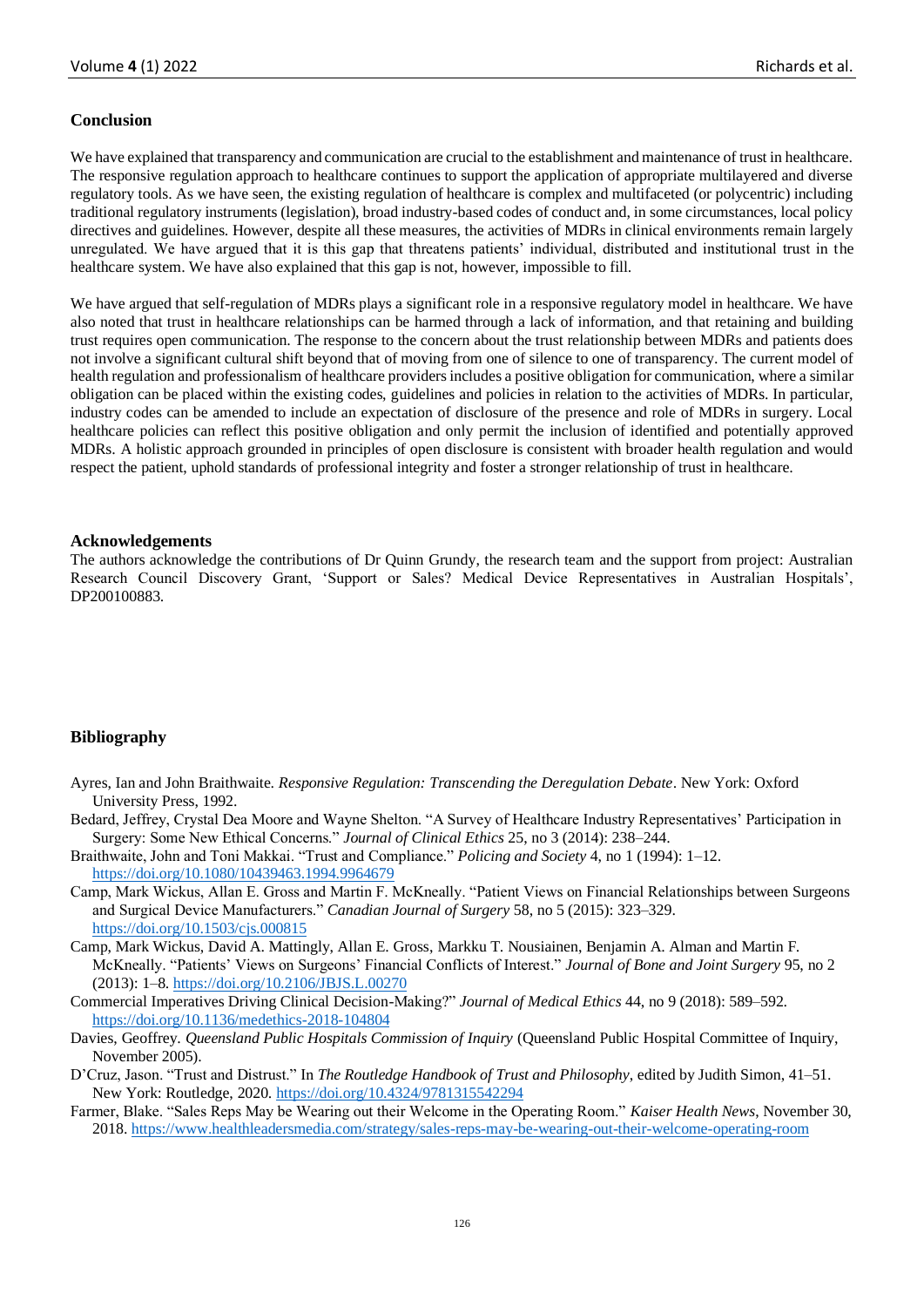Freiberg, Arie. *Regulation in Australia*. Sydney: The Federation Press, 2017.

- Fuchshuber, Pascal, Stephanie Jones, Daniel Jones, Liane S. Feldman, Steven Schwaitzberg and Mark A. Rozner. "Ensuring Safety in the Operating Room: The 'Fundamental Use of Surgical Energy' (FUSE) Program." *International Anesthesiology Clinics* 51, no 4 (2014): 65–80. <https://doi.org/10.1097/aia.0b013e3182a70903>
- Gagliardi, Anna R., Pascale Lehoux, Ariel Ducey, Anthony Easty, Sue Ross, Chaim Bell, Patricia Trbovich and David R. Urbach. " 'We Can't Get Along without Each Other': Qualitative Interviews with Physicians about Device Industry Representatives, Conflict of Interest and Patient Safety." *PLOS One* 12, no 3 (2017): <https://doi.org/10.1371/journal.pone.0174934>
- Grabosky, Peter. "Beyond Responsive Regulation: The Expanding Role of Non-State Actors in the Regulatory Process." *Regulation and Governance* 7, no 1 (2013): 114–123[. https://doi.org/10.1111/j.1748-5991.2012.01147.x](https://doi.org/10.1111/j.1748-5991.2012.01147.x)
- Grieger, Joel, Mark Giancaspro and Bernadette Richards. "Consumer Law, Technology and Health Care: A Shift in Focus, a Panacea or a Confounder?" *Journal of Law and Medicine* 28, no 1 (2020): 54–67.
- Grundy, Quinn, Katrina Hutchison, Jane Johnson, Brette Blakely, Robyn Clay-Williams, Bernadette Richards and Wendy A. Rogers. "Device Representatives in Hospitals: Are Commercial Imperatives Driving Clinical Decision-Making?" *Journal of Medical Ethics* 44, no 9 (2018): 589–592[. https://doi.org/10.1136/medethics-2018-104804](https://doi.org/10.1136/medethics-2018-104804)
- Hockenberry, Jason M., Paula Weigel, Andrew Auerbach and Peter Cram. "Financial Payments by Orthopedic Device Makers to Orthopedic Surgeons." *Archives of Internal Medicine* 171, no 19 (2011): 1759–1765. <https://doi.org/10.1001/archinternmed.2011.454>
- International Consortium of Investigative Journalists. "Medical Devices Harm Patients Worldwide as Governments Fail on Safety." ICIJ Investigations, Implant Files, November 25, 2018. [https://www.icij.org/investigations/implant-files/medical](https://www.icij.org/investigations/implant-files/medical-devices-harm-patients-worldwide-as-governments-fail-on-safety)[devices-harm-patients-worldwide-as-governments-fail-on-safety](https://www.icij.org/investigations/implant-files/medical-devices-harm-patients-worldwide-as-governments-fail-on-safety)
- Johnson, Jane and Wendy Rogers. "Joint Issues: Conflicts of Interest, the ASR Hip and Suggestions for Managing Surgical Conflicts of Interest." *BMC Medical Ethics* 15, no 63 (2014).<https://doi.org/10.1186/1472-6939-15-63>
- Lieberman, Jay R., Michael Pensak, Michael S. Kelleher, Robin R. Leger and Gregory G. Polkowski. "Disclosure of Financial Conflicts of Interest: An Evaluation of Orthopedic Surgery Patients' Understanding." *Clinical Orthopaedics and Related Research* 471, no 2 (2013): 472–477[. https://doi.org/10.1007/s11999-012-2525-y](https://doi.org/10.1007/s11999-012-2525-y)
- McCarthy, Joanne. "Australia's Health Watchdog Accused of 'Too Close' Relationship with Industry." *Sydney Morning Herald*, November 5, 2017. [https://www.smh.com.au/healthcare/australias-health-watchdog-accused-of-too-close](https://www.smh.com.au/healthcare/australias-health-watchdog-accused-of-too-close-relationship-with-industry-20171105-gzf5vb.html)[relationship-with-industry-20171105-gzf5vb.html](https://www.smh.com.au/healthcare/australias-health-watchdog-accused-of-too-close-relationship-with-industry-20171105-gzf5vb.html)
	- ———. "NSW Health Is Investigating How a Male Company Rep Attended a Woman's Surgery without Her Knowledge." *Newcastle Herald*, July 3, 2017[. https://www.newcastleherald.com.au/story/4764907/male-company-rep-at-womans](https://www.newcastleherald.com.au/story/4764907/male-company-rep-at-womans-pelvic-surgery/)[pelvic-surgery/](https://www.newcastleherald.com.au/story/4764907/male-company-rep-at-womans-pelvic-surgery/)
- McLeod, Carolyn. "Trust." In *The Stanford Encyclopedia of Philosophy*, edited by Edward N. Zalta. Fall 2021 ed. United States: Stanford University, 2021.<https://plato.stanford.edu/archives/fall2021/entries/trust/>
- Meyer, Samantha, Paul Ward, John Coveney and Wendy Rogers. "Trust in Health System: An Analysis and Extension of the Social Theories of Giddens and Luhmann." *Health Sociology Review* 17, no 2 (2008): 177–186. <https://doi.org/10.5172/hesr.451.17.2.177>
- Nickel, Philip J. and Lily Frank. "Trust in Medicine." In *The Routledge Handbook of Trust and Philosophy*, edited by Judith Simon, 367–377. New York: Routledge, 2020.<https://doi.org/10.4324/9781315542294>
- Nicolini, Davide, Bjørn Erik Mørk, Jasmina Masovic and Ole Hanseth. "The Changing Nature of Expertise: Insights from the Case of TAVI." *Studies in Continuing Education* 40, no 3 (2018): 306–322. <https://doi.org/10.1080/0158037X.2018.1463212>
- Paxton, Elizabeth W., Maria C. Inacio and Mary-Lou Kiley. "The Kaiser Permanente Implant Registries: Effect on Patient Safety, Quality Improvement, Cost Effectiveness, and Research Opportunities." *The Permanente Journal* 16, no 2 (2012): 36–44.
- Pellegrino, Edmund D. "The Commodification of Medical and Health Care: The Moral Consequences of a Paradigm Shift from a Professional to a Market Ethic." *Journal of Medicine and Philosophy* 24, no 3 (1999): 243–266. <https://doi.org.10.1076/jmep.24.3.243.2523>
- Potter, Nancy Nyquist. "Interpersonal Trust." In *The Routledge Handbook of Trust and Philosophy*, edited by Judith Simon, 243–255. New York: Routledge, 2020.<https://doi.org/10.4324/9781315542294>
- Rădoi, Mihaela and Adrian Lupu. "Understanding Institutional Trust. What Does It Mean to Trust the Health System?" In *Recent Trends in Social Systems: Quantitative Theories and Quantitative Models*, edited by Antonio Maturo, Sarka Hošková-Mayerová, Daniela-Tatiana Soitu and Janusz Kacprzyk, 11–22. Cham: Springer, 2017. [https://doi.org/10.1007/978-3-319-40585-8\\_2](https://doi.org/10.1007/978-3-319-40585-8_2)
- Richards, Bernadette J., Mark Taylor and Susannah Sage Jacobson. *Technology, Innovation and Healthcare: An Evolving Relationship*. Cheltenham: Edward Elgar, 2022.